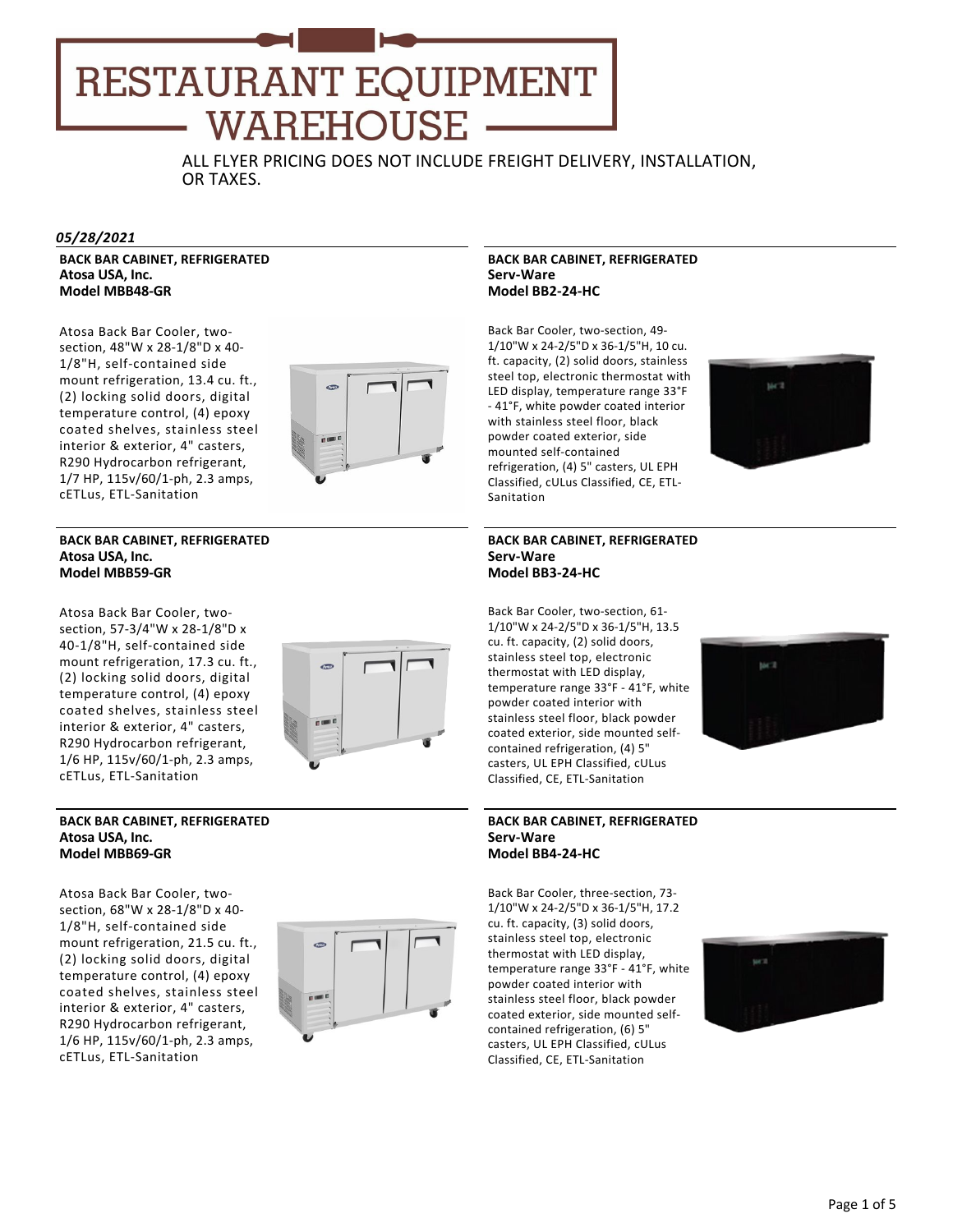#### **BACK BAR CABINET, REFRIGERATED Atosa USA, Inc. Model MBB90‐GR**

Atosa Back Bar Cooler, three‐ section, 89‐1/4"W x 28‐1/8"D x 40‐1/8"H, self‐contained side mount refrigeration, 30.1 cu. ft., (3) locking solid doors, digital temperature control, (6) epoxy coated shelves, stainless steel interior & exterior, 4" casters, R290 Hydrocarbon refrigerant, 1/5 HP, 115v/60/1‐ph, 2.8 amps, cETLus, ETL‐Sanitation



#### **BACK BAR CABINET, REFRIGERATED Serv‐Ware Model BB2‐24G‐HC**

Back Bar Cooler, two‐section, 49‐ 1/10"W x 24‐2/5"D x 36‐1/5"H, 10 cu. ft. capacity, (2) glass doors, stainless steel top, electronic thermostat with LED display, temperature range 33°F ‐ 41°F, white powder coated interior with stainless steel floor, black powder coated exterior, side mounted self‐contained refrigeration, (4) 5" casters, UL EPH Classified, cULus Classified, CE, ETL‐ Sanitation



#### **BACK BAR CABINET, REFRIGERATED Serv‐Ware Model BB3‐24G‐HC**

Back Bar Cooler, two‐section, 61‐ 1/10"W x 24‐2/5"D x 36‐1/5"H, 13.5 cu. ft. capacity, (2) glass doors, stainless steel top, electronic thermostat with LED display, temperature range 33°F ‐ 41°F, white powder coated interior with stainless steel floor, black powder coated exterior, side mounted self‐ contained refrigeration, (4) 5" casters, UL EPH Classified, cULus Classified, CE, ETL‐Sanitation



#### **BACK BAR CABINET, REFRIGERATED Serv‐Ware Model BB4‐24G‐HC**

Back Bar Cooler, three‐section, 73‐ 1/10"W x 24‐2/5"D x 36‐1/5"H, 17.2 cu. ft. capacity, (3) glass doors, stainless steel top, electronic thermostat with LED display, temperature range 33°F ‐ 41°F, white powder coated interior with stainless steel floor, black powder coated exterior, side mounted self‐ contained refrigeration, (6) 5" casters, UL EPH Classified, cULus Classified, CE, ETL‐Sanitation



#### **BACK BAR CABINET, REFRIGERATED Atosa USA, Inc. Model MBB48G‐GR**

Atosa Back Bar Cooler, two‐ section, 48"W x 28‐1/8"D x 40‐ 1/8"H, self‐contained side mount refrigeration, 13.4 cu. ft., (2) locking glass doors, digital temperature control, (4) epoxy coated shelves, stainless steel interior & exterior, 4" casters, R290 Hydrocarbon refrigerant, 1/7 HP, 115v/60/1‐ph, 2.3 amps, cETLus, ETL‐Sanitation



#### **BACK BAR CABINET, REFRIGERATED Atosa USA, Inc. Model MBB59G‐GR**

Atosa Back Bar Cooler, two‐ section, 57‐3/4"W x 28‐1/8"D x 40‐1/8"H, self‐contained side mount refrigeration, 17.3 cu. ft., (2) locking glass doors, digital temperature control, (4) epoxy coated shelves, stainless steel interior & exterior, 4" casters, R290 Hydrocarbon refrigerant, 1/6 HP, 115v/60/1‐ph, 2.3 amps, cETLus, ETL‐Sanitation



**BACK BAR CABINET, REFRIGERATED Atosa USA, Inc. Model MBB69G‐GR**

Atosa Back Bar Cooler, two‐ section, 68"W x 28‐1/8"D x 40‐ 1/8"H, self‐contained side mount refrigeration, 21.5 cu. ft., (2) locking glass doors, digital temperature control, (4) epoxy coated shelves, stainless steel interior & exterior, 4" casters, R290 Hydrocarbon refrigerant, 1/6 HP, 115v/60/1‐ph, 2.3 amps, cETLus, ETL‐Sanitation



#### **BACK BAR CABINET, REFRIGERATED Atosa USA, Inc. Model MBB90G‐GR**

Atosa Back Bar Cooler, three‐ section, 89‐1/4"W x 28‐1/8"D x 40‐1/8"H, self‐contained side mount refrigeration, 30.1 cu. ft., (3) locking glass doors, digital temperature control, (6) epoxy coated shelves, stainless steel interior & exterior, 4" casters, R290 Hydrocarbon refrigerant, 1/5 HP, 115v/60/1‐ph, 2.8 amps, cETLus, ETL‐Sanitation



#### Page 2 of 5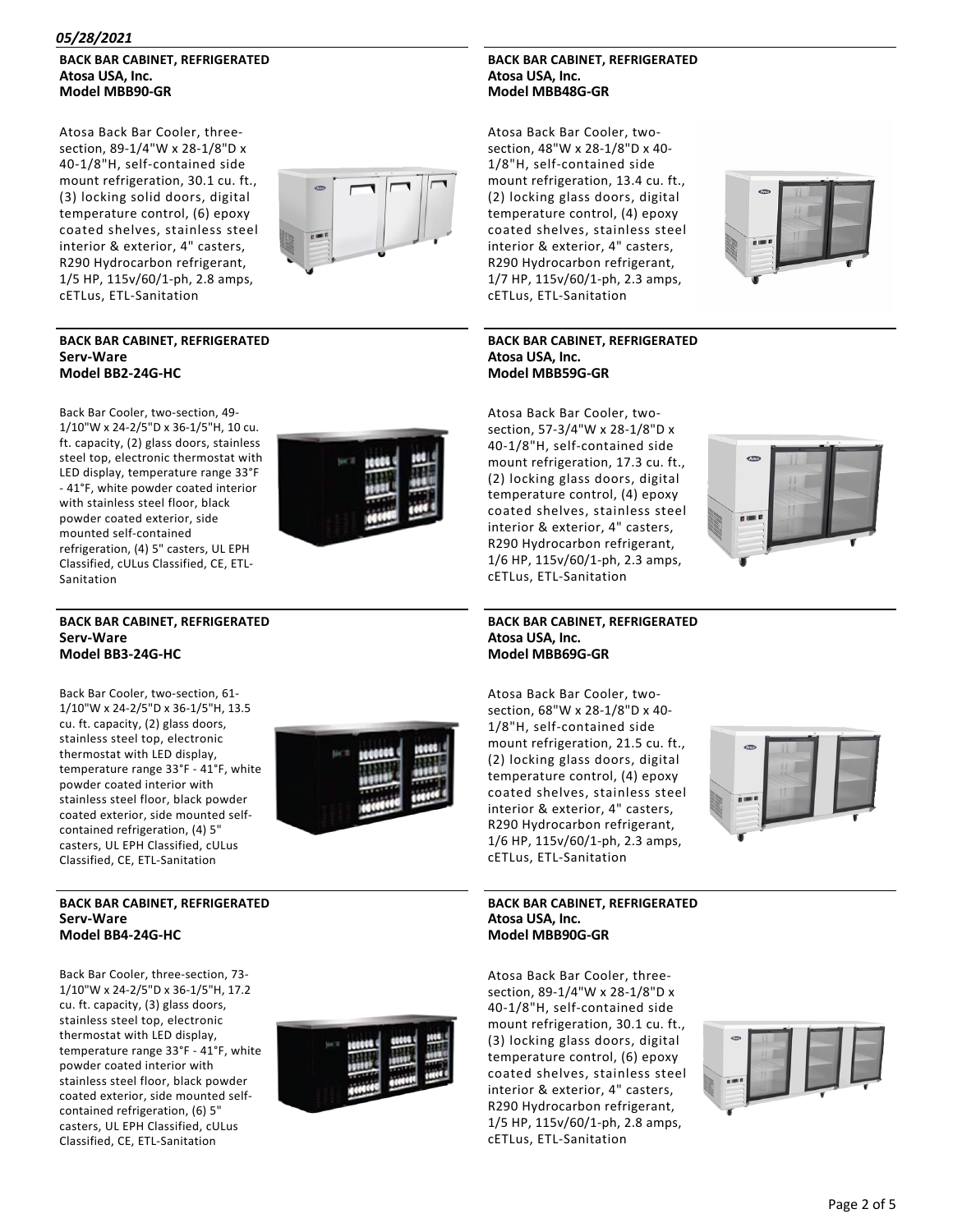**BOTTLE COOLER Serv‐Ware Model BC‐36‐HC**

Flat Top Bottle Cooler, 36‐4/5"W x 27"D x 35"H, 10 cu. ft. capacity, forced‐air cooling, (1) locking stainless steel sliding door, stainless steel landing shelf, bottle cap opener & cap catcher, stainless steel interior, black painted steel exterior, self‐defrosting evaporator, side mounted self‐contained refrigeration, UL EPH Classified, cULus Classified, CE



#### **BOTTLE COOLER Serv‐Ware Model BC‐50‐HC**

Flat Top Bottle Cooler, 49‐2/5"W x 27"D x 35"H, 13.5 cu. ft. capacity, forced‐air cooling, (2) locking stainless steel sliding doors, stainless steel landing shelf, includes adjustable dividers, bottle cap opener & cap catcher, stainless steel interior, black painted steel exterior, self‐defrosting evaporator, side mounted self‐contained refrigeration, UL EPH Classified, cULus Classified, CE



#### **BOTTLE COOLER Atosa USA, Inc. Model MBC50GR**

Atosa Bottle Cooler, 49.4"W x 27.8"D x 36.62"H, self‐contained side mount refrigeration,11.7 cu. ft., (2) locking sliding lids, digital temperature control, (3) epoxy coated partitions, includes bottle opener & cap catcher, stainless steel interior & exterior, 2‐1/2" casters, R290 Hydrocarbon refrigerant, 1/6 HP, 115v/60/1‐ph, 2.3 amps, cETLus, ETL‐ Sanitation







#### **BOTTLE COOLER Serv‐Ware Model BC‐65‐HC**

Flat Top Bottle Cooler, 64‐1/3"W x 27"D x 35"H, 17.2 cu. ft. capacity, forced‐air cooling, (2) locking stainless steel sliding doors, stainless steel landing shelf, includes adjustable dividers, bottle cap opener & cap catcher, stainless steel interior, black painted steel exterior, self‐defrosting evaporator, side mounted self‐contained refrigeration, UL EPH Classified, cULus Classified, CE



#### **BOTTLE COOLER Serv‐Ware Model BC‐95‐HC**

Flat Top Bottle Cooler, 95‐1/3"W x 27"D x 35"H, 26 cu. ft. capacity, forced‐air cooling, (3) locking stainless steel sliding doors, stainless steel landing shelf, includes adjustable dividers, bottle cap opener & cap catcher, stainless steel interior, black painted steel exterior, self‐defrosting evaporator, side mounted self‐contained refrigeration, UL EPH Classified, cULus Classified, CE



### **Atosa USA, Inc. Model MBC80GR**

**BOTTLE COOLER**

Sanitation

Atosa Bottle Cooler, 80.5"W x 27.8"D x 36.62"H, self‐contained side mount refrigeration, 21.2 cu. ft., (3) locking sliding lids, digital temperature control, (5) epoxy coated partitions, includes bottle opener & cap catcher, stainless steel interior & exterior, 2‐1/2" casters, R290 Hydrocarbon refrigerant, 1/5 HP, 115v/60/1‐ph, 2.8 amps, cETLus, ETL‐ Sanitation



#### **DRAFT BEER COOLER Atosa USA, Inc. Model MKC23GR**

Atosa Draft Beer Cooler, 23"W x 31‐ 1/10"D x 54‐4/5"H, rear‐mounted self-contained refrigeration, (1) 1/2 barrel capacity (7.1 cu. ft.), (1) dual faucet tower, (1) locking solid door, Dixell digital controller, stainless steel interior & exterior, 3‐1/2" casters, R290 Hydrocarbon refrigerant, 1/7 HP, 115v/60/1‐ph, 2.3 amps, NEMA 5‐15P, includes: manifold & ball taps, cETLus, ETL‐ Sanitation

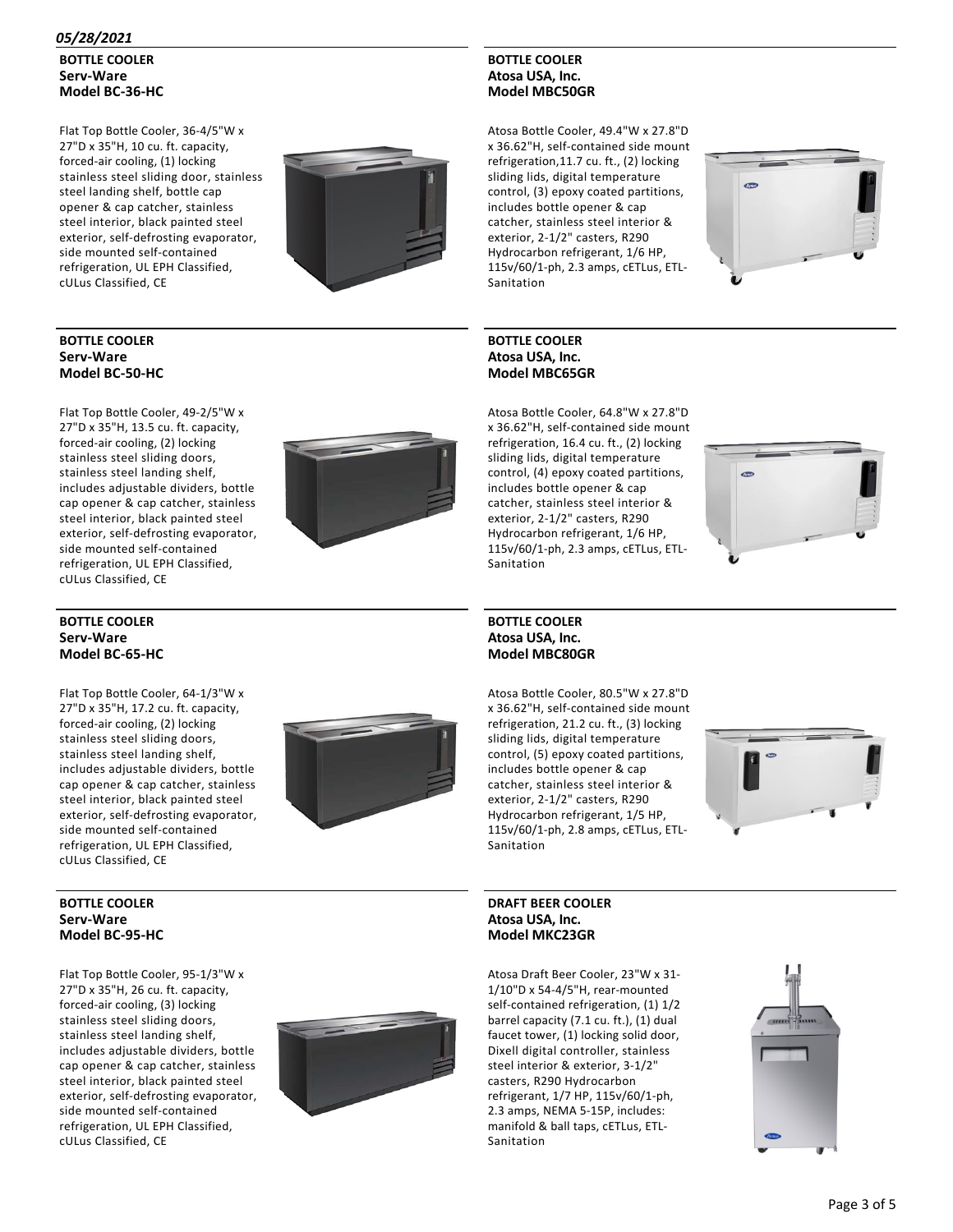#### **DRAFT BEER COOLER SABA Model SDD‐30‐23**

Draft Beer Dispenser, one‐section, 23‐1/2" W, holds (1) 1/2 barrel capacity, (1) solid door, LED interior lighting, digital temperature control, range 33°F to 38°F, R134a refrigerant, automatic defrost, drain line & drip tray, self‐contained side mounted refrigeration, black exterior, (4) 4" casters, 1/6 HP, 115v/60/1‐ph, 1.7 amps, NEMA 5‐ 15P, cETLus, NSF



#### **DRAFT BEER COOLER SABA Model SDD‐27‐58**

Draft Beer Dispenser, two‐section, 58‐7/8" W, holds (2) 1/2 barrels capacity, (2) solid doors, (4) shelves, LED interior lighting, digital temperature control, range 33°F to 38°F, R134a refrigerant, automatic defrost, drain line & drip tray, self‐ contained side mounted refrigeration, black exterior, (4) 4" casters, 1/3 HP, 115v/60/1‐ph, 6.2 amps, NEMA 5‐15P, cETLus, NSF



#### **DRAFT BEER COOLER SABA Model SDD‐27‐69**

Draft Beer Dispenser, two‐section, 69‐1/8" W, holds (3) 1/2 barrels capacity, (2) solid doors, (4) shelves, LED interior lighting, digital temperature control, range 33°F to 38°F, R134a refrigerant, automatic defrost, drain line & drip tray, self‐ contained side mounted refrigeration, black exterior, (4) 4" casters, 1/3 HP, 115v/60/1‐ph, 6.8 amps, NEMA 5‐15P, cETLus, NSF



#### **DRAFT BEER COOLER SABA Model SDD‐27‐90**

Draft Beer Dispenser, three‐section, 90‐3/8" W, holds (4) 1/2 barrels capacity, (3) solid doors, (6) shelves, LED interior lighting, digital temperature control, range 33°F to 38°F, R134a refrigerant, automatic defrost, drain line & drip tray, self‐ contained side mounted refrigeration, black exterior, (4) 4" casters, 1/3 HP, 115v/60/1‐ph, 7.5 amps, NEMA 5‐15P, cETLus, NSF



#### **DRAFT BEER COOLER Atosa USA, Inc. Model MKC58GR**

Atosa Draft Beer Cooler, 57‐4/5"W x 28‐1/10"D x 55‐3/5"H, side‐mounted self-contained refrigeration, (2) 1/2 barrel capacity (17.3 cu. ft.), (2) dual faucet towers, (2) locking solid doors, Dixell digital controller, stainless steel interior & exterior, 2" casters, R290 Hydrocarbon refrigerant, 1/7 HP, 115v/60/1‐ph, 2.3 amps, NEMA 5‐ 15P, includes: manifold & ball taps, cETLus, ETL‐Sanitation

#### **DRAFT BEER COOLER Atosa USA, Inc. Model MKC68GR**

Atosa Draft Beer Cooler, 68"W x 28‐ 1/10"D x 55‐3/5"H, side‐mounted self-contained refrigeration, (3) 1/2 barrel capacity (21.5 cu. ft.), (2) dual faucet towers, (2) locking solid doors, Dixell digital controller, stainless steel interior & exterior, 2" casters, R290 Hydrocarbon refrigerant, 1/7 HP, 115v/60/1‐ph, 2.3 amps, NEMA 5‐ 15P, includes: manifold & ball taps, cETLus, ETL‐Sanitation



#### **DRAFT BEER COOLER Atosa USA, Inc. Model MKC90GR**

Atosa Draft Beer Cooler, 89‐3/10"W x 28‐1/10"D x 55‐3/5"H, side‐mounted self-contained refrigeration, (4) 1/2 barrel capacity (30.1 cu. ft.), (2) dual faucet towers, (3) locking solid doors, Dixell digital controller, stainless steel interior & exterior, 2" casters, R290 Hydrocarbon refrigerant, 1/5 HP, 115v/60/1‐ph, 2.8 amps, NEMA 5‐ 15P, includes: manifold & ball taps, cETLus, ETL‐Sanitation



**GLASS FROSTER SABA Model SGF‐50**

Glass Froster, underbar model, 49‐1/2" W, holds (240) 10 oz. steins/ (250) 8" mugs capacity, (2) sliding lids, (5) shelves, digital temperature control, 0°F forced air cooling, automatic defrost, self‐contained front mounted refrigeration, white finish interior, black exterior, 1/2 HP, 115v/60/1‐ph, 9.6 amps, NEMA 5‐15P, cETLus, NSF



## Page 4 of 5